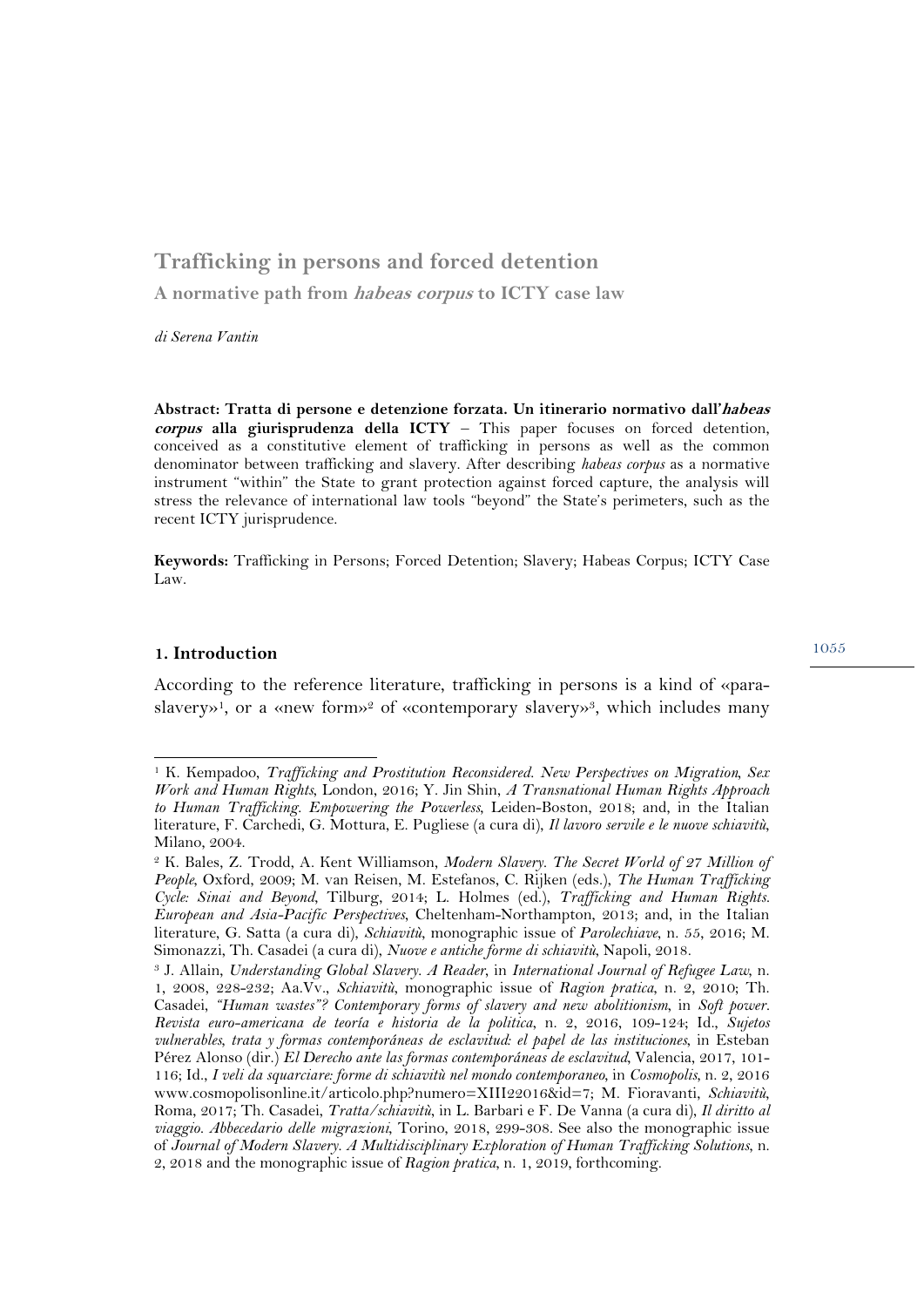$\overline{a}$ 

complex legal issues, starting with those related to its transnational nature4, the low effectiveness of repressive measures and high levels of impunity<sup>5</sup>, as well as the multiple infringements associated with it, such as organised crime networks, illicit purposes such as the exploitation of prostitution, forced labour or begging<sup>6</sup>, physical, sexual or psychological abuse, and extortion of money through threats and loyalty oaths which subjugate the most vulnerable subjects7.

The focus of this paper will be on a limited but crucial aspect of the issue, i.e. forced detention, a constitutive factor of a type of offence described as

Carrer (a cura di), *Teorie e pratiche nelle cliniche legali*, Torino, 2018, 233-269.

On an overall enforcement level, see the Save the Children 2018 Report entitled "Young invisible enslaved": www.savethechildren.net/sites/default/files/libraries/young%20 invisible%20enslaved%204%20low.pdf, Cooperazione Internazionale Sud: www.cissong.org/ it/cosa-facciamo/in-italia-1/io-non-tratto.-root.-azioni-integrate-1/e-ora-trattiamo-di-tratta,

and ECPAT Italia: www.ecpat.it/. As regards these topics, see M. Tagliani, *Matrimoni precoci e forzati. Un fenomeno di portata globale*, in *Jura Gentium. Rivista di filosofia del diritto internazionale e della politica globale*, 2017, www.juragentium.org/forum/infanzia/it/ tagliani.html; Ead., *Nuove forme di schiavitù: i matrimoni precoci e forzati*, in *Cosmopolis*, 2017, www.cosmopolisonline.it/articolo. php?numero=XIII22016&id=5; B.G. Bello, *Il contrasto dei matrimoni forzati nelle società multiculturali: riflessioni a partire dalla Convenzione di Istanbul*, in *Notizie di Politeia*, n. 124, 2016, 95-109. 7 As highlighted by Elena Consiglio, from a regulatory point of view, the "purchase" of

sexual relationships with trafficked or alleged trafficked people is often undervalued (E. Consiglio, *Looking for the Vulnerable Subject*, in *Rivista di filosofia del diritto*, n. 1, 2019, forthcoming).

To learn more about the phenomenon of trafficking in Italy, see the Report written within the FAMI 2014-2020 Project by OIM Italia (International Organization for Migration): italy.iom.int/sites/default/files/news-documents/RAPPORTO\_OIM\_Vittime\_di\_tratta\_0.pdf.

The Data Protection Authority's Report focuses on the protection of data relating to trafficked persons: www.garanteprivacy.it/documents/10160/0/Vittime+della+tratta+di+ esseri+umani+-+Rapporto+Europol.

The pastoral reflections on the fight against trafficking belong to another sphere: migrantsrefugees.va/wp-content/uploads/2019/01/A4-IT-M\_R-I-Handbook-on-Human-Trafficking-V3-EMAIL.pdf.

To draw attention to the phenomenon, the UN established the International Day against Trafficking in Human Beings on 30 July: www.onuitalia.it/30-luglio-giornatainternazionale-contro-la-tratta-di-esseri-umani/.

<sup>4</sup> K. Bales, *Disposable People: New Slavery in the Global Economy*, Chapel Hill, NC, 1999; I. van Liempt, *Trafficking in Human Beings. Conceptual Dilemmas*, in C. v.d. Anker, J. Doomernik (eds.), *Trafficking and Women's Rights*, Basingstoke, 2006; F. Resta, *Vecchie e nuove schiavitù. Dalla tratta allo sfruttamento sessuale*, Milano, 2008; S. Angioi, *Schiavitù e tratta: antiche e nuove forme*, Napoli, 2010; A.T. Gallagher, *The International Law of Human Trafficking*, Cambridge,

<sup>2010;</sup> P. Scevi, *Nuove schiavitù e diritto penale*, Milano, 2014. 5 See United Nations Office on Drugs and Crime, *Global Report on Trafficking in Persons*, 2018: www.unodc.org/unodc/data-and-analysis/glotip.html, 23-24; Group of Experts on Action against Trafficking in Human Beings – GRETA, *Seventh General Report on GRETA's Activities*, 2018, rm.coe.int/greta-2018-1-7gr-en/16807af20e, 65-66. See also A. Pozzi,

*Mercanti di schiavi. Tratta e sfruttamento nel XXI secolo*, Milano, 2016, 13-20.<br><sup>6</sup> Lower percentages of victims are involved in other illicit activities, such as trade in organs, criminal activities, illegal adoptions, forced marriages and pornography: United Nations Office on Drugs and Crime, *Global Report on Trafficking in Persons*, cit., 25-34. For insight into this topic, see also Decision no. 557 OCSE action plan to combat trafficking in human beings: www.osce.org/actionplan?download=true and the TransCrime Report: www.transcrime.it/wp-content/uploads/2013/11/07\_Tratta\_e\_Traffico1.pdf. See also C.P. Blengino, *Formazione dal basso, approccio interdisciplinare, impegno civile: fondamenti teorici dell'esperienza clinica legale con detenuti e vittime di tratta*, in A. Maestroni, P. Brambilla, M.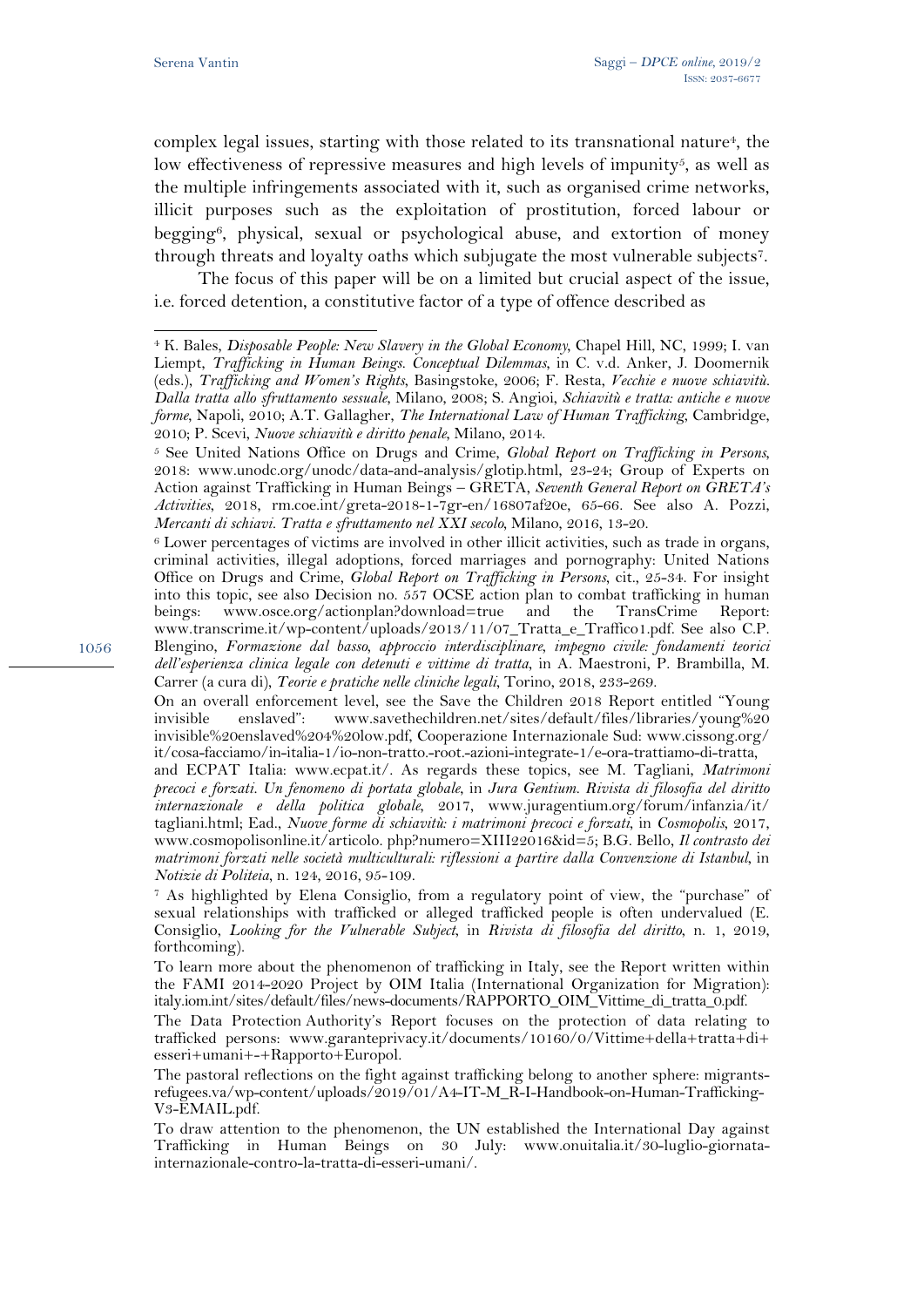the recruitment, transportation, transfer, harbouring or receipt of persons, by means of the threat or use of force or other forms of coercion, of abduction, of fraud, of deception, of the abuse of power or of a position of vulnerability or of the giving or receiving of payments or benefits to achieve the consent of a person having control over another person, for the purpose of exploitation. Exploitation shall include, at a minimum, the exploitation of the prostitution of others or other forms of sexual exploitation, forced labour or services, slavery or practices similar to slavery, servitude or the removal of organs<sup>8</sup>.

In this regard, besides some explanatory observations of the subject in question (§ 2), special attention will be paid to *habeas corpus* (§ 3), the legal tool developed as a form of protection within a State's perimeters, as well as to the evolution of anti-trafficking measures and the latest international case law which has been shaped beyond national boundaries (§ 4), before formulating some final remarks  $(\xi 5)$ .

### **2. Forced detention. A common denominator between slavery and trafficking**

Hereinafter the expression "forced detention" shall not refer, in a strict sense, to a prison sentence handed down by a legitimate power after a fair trial, but rather to the process by which a trafficked person is privately and illegally "captured", transported, employed, detained, against or regardless of his/her will9. As stated by Judith Butler, even when imposed by private powers, this kind of detention has a political nature because

it carries implications for when and where law will be suspended  $\lceil$  and in $\rceil$ determining the limit and scope of legal jurisdiction itself. Both of these, in turn, carry implications for the extension and self-justificatory procedures of state sovereignty10.

This deprivation of freedom, movement and choice is exactly the common denominator between contemporary trafficking and slavery<sup>11</sup>, the legally established relationship which was provoked, according to Justinian's *Corpus Iuris Civilis*, *jure gentium* (*mancipia, quasi manu capti*, as a consequence of a just war), *jure civili* (the so-called "voluntary sale"), or *jure naturae* (*fiunt, servi nascuntur*)12.

l

<sup>8</sup> Art. 3 of the additional Palermo Protocol (2000).

<sup>9</sup> To this extent, see G. Zagrebelsky, *Liberi servi. Il Grande Inquisitore e l'enigma del potere*, Torino, 2015, 250.

<sup>&</sup>lt;sup>10</sup> J. Butler, *Precarious Life. The Powers of Mourning and Violence* (2004), London-New York, 2006, 51.

<sup>11</sup> See especially Th. Casadei, *Sujetos vulnerables, trata y formas contemporáneas de esclavitud: el papel de las instituciones, cit.*<br><sup>12</sup> As explained by William Blackstone's *Commentaries on the Laws of England* (1765), book I,

cap. XIV, par. 423-424, available at: avalon.law.yale.edu/subject\_menus/blackstone.asp. According to Justinian's *Intitutiones,* «*iure enim naturali ab initio homines liberi nascebantur*» (D. Dalla, *Note minime di un lettore delle Istituzioni di Giustiniano*, Torino, 2007, 44). See also, ivi, 65-71, 107-111, and, with reference to *capitis deminutio*, 205-211.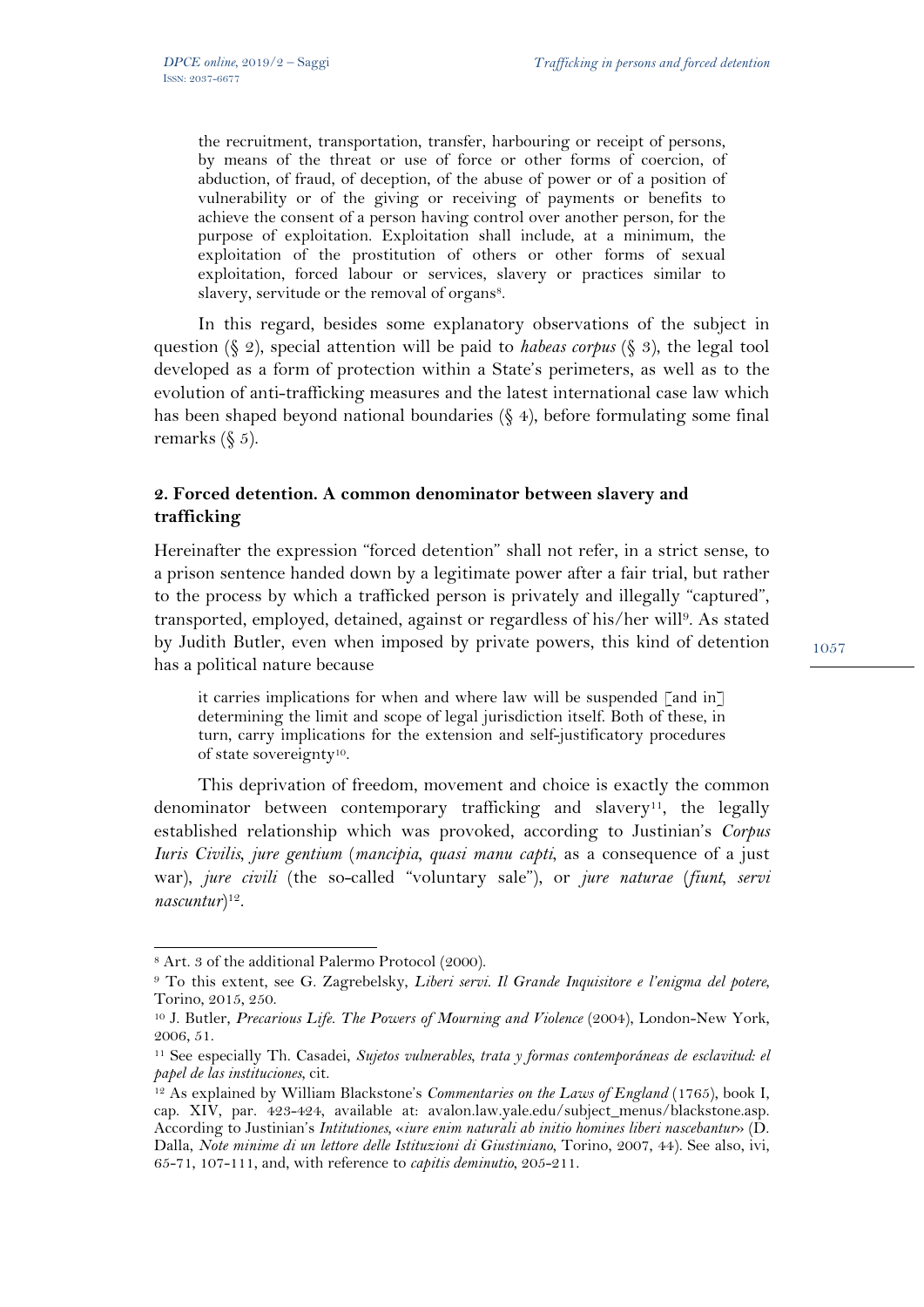As is well known, from ancient to modern<sup>13</sup> and contemporary times, slavery has been conceived of as basically the legal deprivation of the *status libertatis*14, turning a person into a "chattel" or "property". Slaves were objectified, "used" like things, turned into «bodies that do not matter»15, de-personalised to the extent that the word "person" loses its meaning and recalls its etymological root of "mask" (*prosopon*), where an old slave can be replaceable with a new one, thing against thing<sup>16</sup>.

Referring to the loss of personal freedom, Gaius' *Institutiones* also provide a clear definition of *capitis deminutio maxima*: «*maxima est capitis deminutio, cum aliquis simul et civitatem et libertatem amittit*»17.

In the sources of Roman law18, there was therefore a dichotomous contrast between free men and slaves, even if this distinction could always be overcome: the most frequent example of *capitis deminutio maxima* was capture by an enemy. Unlike "slavery by nature" described in Aristotle's *Politics*19, slavery "by capture" - mainly due to *polemos*, an almost constant and uninterrupted state of war could happen to anyone, as Homer had already stated with reference to the fate of Andromache and the other Trojan princesses<sup>20</sup>.

While trying to follow the advice of Jean-Pierre Vernant to avoid the decontextualization of classical culture, but assuming the perspective of Hans

1058

l

<sup>13</sup> From the point of view of global history, see O. Pétré-Grenouilleau, *La tratta degli schiavi. Saggio di storia globale*, Bologna, 2006. For a detailed bibliographic review of essays on the history of trafficking and slavery, see also J.C. Miller, *Slavery and Slaving in World History. A Bibliography*, Milwood (NY), 1999 which, although mentioning only the works written in the 20th century, refers to more than 14,000 items. The work is updated annually in a section of the journal *Slavery and Abolition.*<br><sup>14</sup> Paola Monzini wonders (in *Il mercato delle donne. Prostituzione, tratta e sfruttamento, Roma,* 

<sup>2010,</sup> VII, the translation is mine) «what distinguishes a trafficked woman from an independent prostitute? The latter has her own profits, may refuse customers or even bargain; in short, she is free to move and decide. The former, conversely, is far from being independent: her daily work ends only when she has earned the agreed sum, otherwise she is beaten or forced to pay a penalty. She cannot take a walk, but may be transferred to another foreign country, or even sold to the highest bidder. She can be subjected to physical and psychological violence at any time. Her life revolves around constant exploitation. She can be forced to work along the streets or in night clubs, video cafés or massage centres. In any case, she is constantly threatened and blackmailed. This exploitation does not arise from the type of the services requested, but rather from deception, coercion, blackmail or abuse to which she is subjected, as well as the deprivation of her ability to control her own existence».

<sup>15</sup> See J. Butler, *Bodies that Matter. On the Discursive Limits of Sex*, Milton Park, Abingdon-on-Thames, 1993 and, more recently, Ead., *Precarious Life. The Powers of Mourning and Violence,*  cit. Although Butler's reasoning mainly concerns GLBTQ claims or the victims of the US war violence after 9/11, her assumptions could be extended also to those who share the same "invisibility" due to their political irrelevance with respect to the "standard". 16 F. Resta, *Vecchie e nuove schiavitù. Dalla tratta allo sfruttamento sessuale*, cit. See also S.M.

Barkat, Le corps d'exception. Les artifices du puvoir colonial et la destruction de la vie, Paris, 2005.<br><sup>17</sup> Gaio, Institutiones, G.1.160.<br><sup>18</sup> To this extent, see S. Pietropaoli, Il concetto giuridico di umanità. Breve s

*del diritto*, in M. Russo (a cura di), *Umanesimo. Storia, critica, attualità*, Firenze, 2015, 255-279. 19 Aristotle, *Politica*, Roma-Bari, 1993, 4. 20 See *Iliad*, XXIV, vv. 723-745.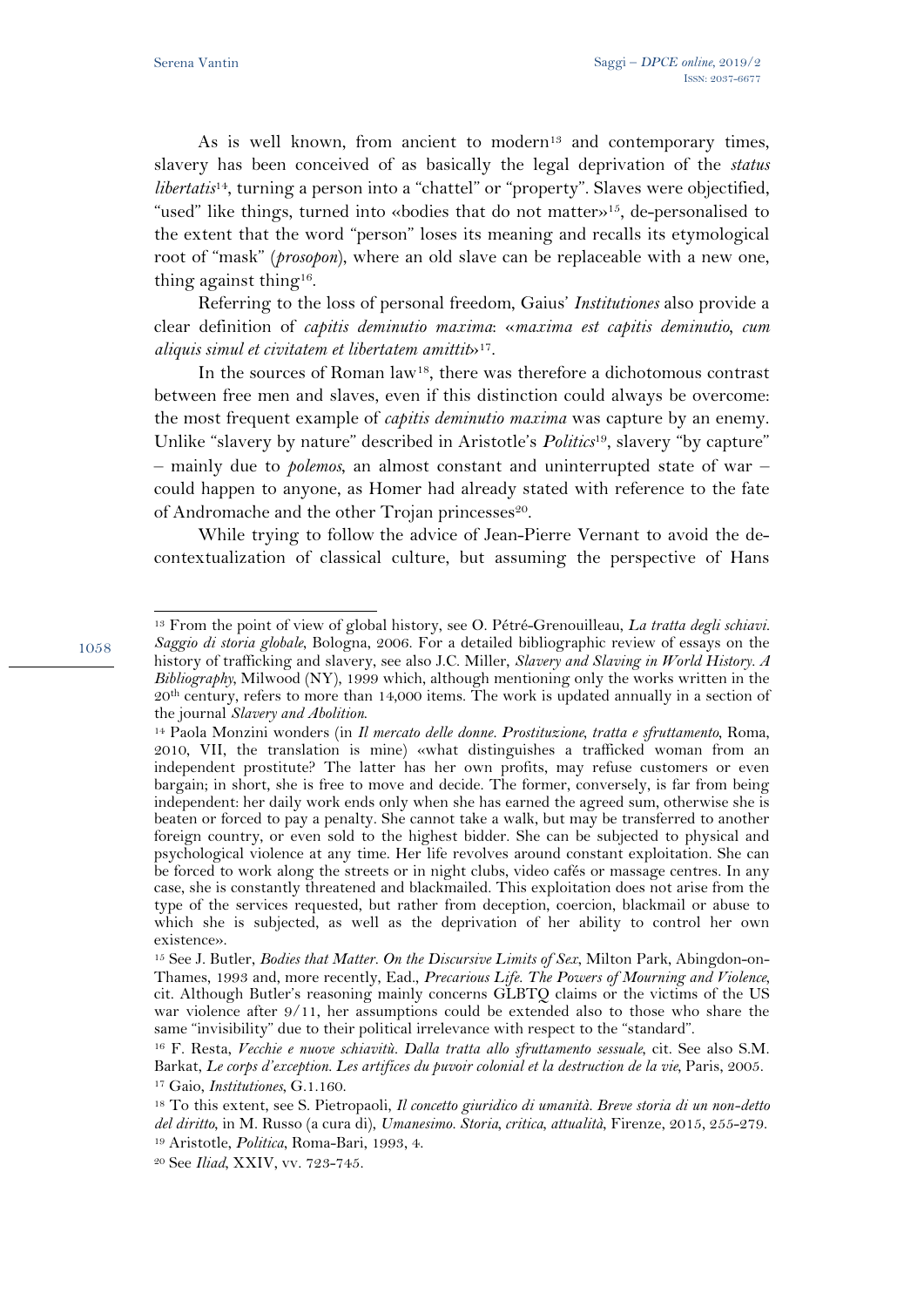$\overline{a}$ 

Blumenberg<sup>21</sup>, it should be stated that the awareness of the precariousness of freedom and its potential porosity in relation to the possibility of being captured are very far from the contemporary mindset. In the latter, conversely, a sort of re-naturalization of the fate of slaves can be observed, based on their marginality which dooms them to being "invisible"<sup>22</sup>.

Another divergent element between ancient and present forms of slavery refers to the economic value of slaves, who in the past had a high purchase cost and represented a rare asset. Therefore, the "masters" did whatever they could to keep them alive, taking care of them and their children as if they were working animals.

Conversely, in an era marked by the excesses of capitalism, the price of slave labour has fallen dramatically since slaves can now be easily replaced: due to the law of supply and demand being affected by a series of variables connected to global post-colonial economic inequalities as well as the re-organization of criminal and mafia groups<sup>23</sup>, the purchase cost of trafficked and enslaved persons is often very low; actually, as is well known, the latter often have to pay their own travel expenses to their jailors, disproportionately burdened with interests and increases. Based on the assumptions of Zygmunt Bauman, some scholars have found that this "surplus" of availability is exactly what leads new slaves to be regarded as «disposable bodies»24 to be exploited until they are profitable, and then to be discarded when they become old or ill $25$ .

However, as evidenced by René Girard and Giorgio Agamben, this collective attitude to creating «sacrificable» bodies is directly associated with the reasons for the onset and strengthening of sovereign political power, which has always gone hand in hand with the awareness of its own limits and, consequently, with the definition of external disposable interstices which could be sacrificed $26$ .

The slave has always been a non-citizen, a *xenos*, or foreigner<sup>27</sup>. The

<sup>21</sup> As stressed by Francesca Brezzi, the latter allows classical culture to be tested with new forms of ancient questions: see F. Brezzi, *Antigone e la phìlia. Le passioni tra etica e politica*, Milano, 2014, 121. See also J.P. Vernant, P. Vidal-Naquet, *Mito e tragedia nell'Antica Grecia*, Torino, 1976, 21.

<sup>22</sup> Th. Casadei, *I veli da squarciare: forme di schiavitù nel mondo contemporaneo*, cit. See also Gf. Zanetti, *Filosofia della vulnerabilità. Percezione, discriminazione, diritto*, Roma, 2019. 23 See L. Cacho, *Schiave del potere. Una mappa della tratta delle donne e delle bambine nel mondo*,

Roma, 2010, 11.

<sup>24</sup> See again K. Bales, *Disposable People: New Slavery in the Global Economy*, cit. With reference the links between globalization and «human wastes», see Z. Bauman, *Wasted Lives. Modernity and its Outcasts*, Cambridge, 2003 and Id., *Liquid Fear*, Cambridge, 2006. See also Th. Casadei, *"Human wastes"? Contemporary forms of slavery and new abolitionism*, cit. 25 L. Cacho, *Schiave del potere. Una mappa della tratta delle donne e delle bambine nel mondo*, cit.,

<sup>11.</sup> 

<sup>26</sup> See R. Girard, *La violence et le sacré*, Paris, 1972; G. Agamben, *Homo sacer. Il potere sovrano e la nuda vita*, Torino, 2005. For a comment on these texts, see E. Cuomo, *Tutta colpa di Ismene?*, cit., 97-107.<br><sup>27</sup> With reference to the concept of "foreigner" in the Indo-European languages, which

covers the whole semantic field of "foreignness", see U. Curi, *Sul concetto filosofico di straniero*, in *Diritto, immigrazione e cittadinanza*, n. 3, 2005, 42-58. For further readings, see also M. Ponzi, V. Borsò, *Topografia dell'estraneo. Confini e passaggi*, Milano, 2006; C. Resta, *L'estraneo.*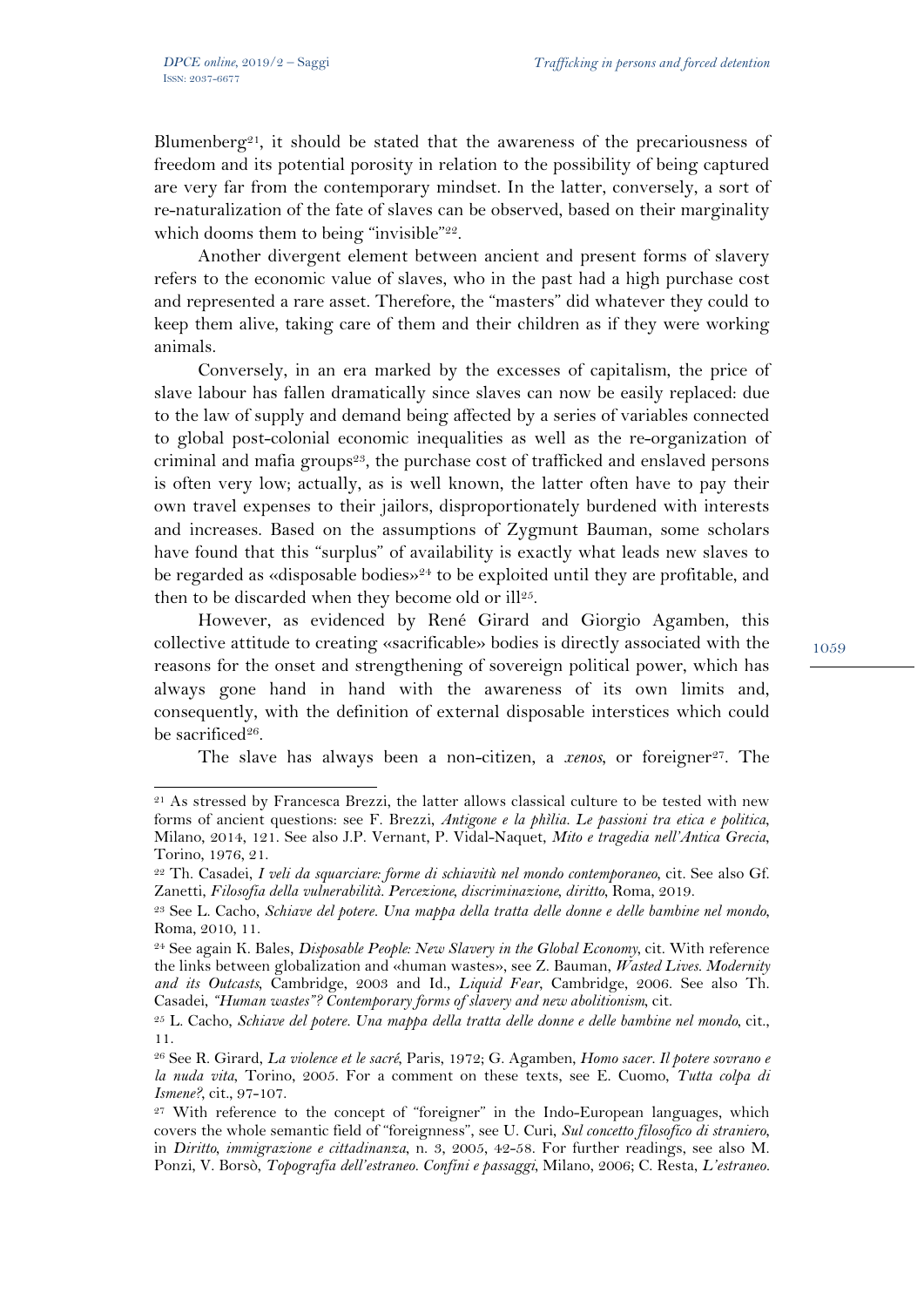1060

1

juxtaposition between slave and citizen (or friend<sup>28</sup>) has acquired particular strength with the edification of the modern concept of the State, and particularly through the political anthropology introduced by Thomas Hobbes in the middle of the  $17<sup>th</sup>$  century and «still in force»<sup>29</sup> in spite of the dramatic historical and cultural changes of the following three-and-a-half centuries.

The modern political and legal order bases its paradigm on the concepts of Subject and State, intended as two entities resulting *more geometrico* from scientific and disembodied rationality. These aspects have provided an extraordinary power to create order, to abstract and to unify but, precisely for this reason, have acted by "excluding" those individuals who do not conform to these same definitions30. In this sense, the construct of modern political and juridical liberties could coexist with the phenomenon of slavery and the slave trade<sup>31</sup>, provided these did not pollute the «pure air»<sup>32</sup> being breathed within the boundaries of European States<sup>33</sup>.

#### **3. Within the State. Habeas corpus as protection against forced detention**

It was exactly within the legal perimeters of the modern State that the most effective measures against unlawful forced detention were developed, in terms of protecting the subject of law, the citizen or "natural person" under the law $34$ starting with the institution of *habeas corpus*.

## *Ostilità e ospitalità nel pensiero del Novecento*, Genova, 2008, 14, 29-30, 34; J. Kristeva, *Stranieri a noi stessi. L'Europa, l'altro, l'identità*, Roma, 2014. 28 The terminological analogy between free and friend is particularly evident in the German

assonance between *Frei* and *Freund*. 29 O. Guaraldo, *Introduzione*, in J. Butler, *Vite precarie. I poteri del lutto e della violenza*, Milano,

<sup>2013, 15.</sup> 

<sup>30</sup> To this extent, see C.H. Wellman, P. Cole, *Debating the Ethics of Immigration. Is There a Right to Exclude?*, Oxford, 2011; M. Fioravanti, *Il lato oscuro del moderno. Diritti dell'uomo, schiavitù ed emancipazione*, in *Quaderni fiorentini per la storia del pensiero giuridico moderno*, n. 42, 2013, 9-41. See also M.S. McDougal, H.D. Lasswell, L. Chen, *The Protection of Aliens from Discrimination and World Public Order: Responsibility of States Conjoined with Human Rights*, in *The American Journal of International Law*, n. 3, 1976, 432-469; M.S. P. Cole, *Philosophies of Exclusion. Liberal Political Theory and Immigration*, Edinburgh, 2000; S. Benhabib, *The Rights of Others*, Cambridge, 2004. 31 For some data on the triangular trade in England see G. Patisso, *Lo* Sketch of Negro Code

*di Edmund Burke. Una bozza di Codice Nero nell'impero coloniale britannico (1780-1792)*, in *Itinerari di ricerca storica*, n. 1, 2015, 130.<br><sup>32</sup> See the *Cartwright's case* (1569) in H. Tunnicliff Catterall, *Judicial Cases Concerning* 

*American Slavery and the Negro*, Vol. 1: *Cases from the Courts of England, Virginia, West Virginia, and Kentucky*, Shannon, 1968, 9. In this regard, see also S. Vantin, *A Sketch of A Negro Code. Edmund Burke and the Regulation of Slavery*, in *Soft Power. Revista euro-americana* 

*de teorìa e historia de la politica y del derecho*, n. 1, 2019, forthcoming. 33 To this extent, see M. Satterhwaite, *Crossing Borders, Claiming Rights. Using Human Rights Law to Empower Women Migrant Worker*, in *Yale Human Rights and Development Journal*, n. 1, 2005, 1-66; A. Pécoud, P. de Guchteneire, *International Migration, Border Controls and Human Rights. Assessing the Relevance of a Right to Mobility*, in *Journal of Borderlands Studies*, n. 1, 2006, 69-86; A. Abizadeh, *Democratic Theory and Border Coercion*, in *Political Theory*, n. 1, 2008, 37-65.

<sup>34</sup> See J. Crawford, *State Responsibility. The General Part*, Cambridge, 2013.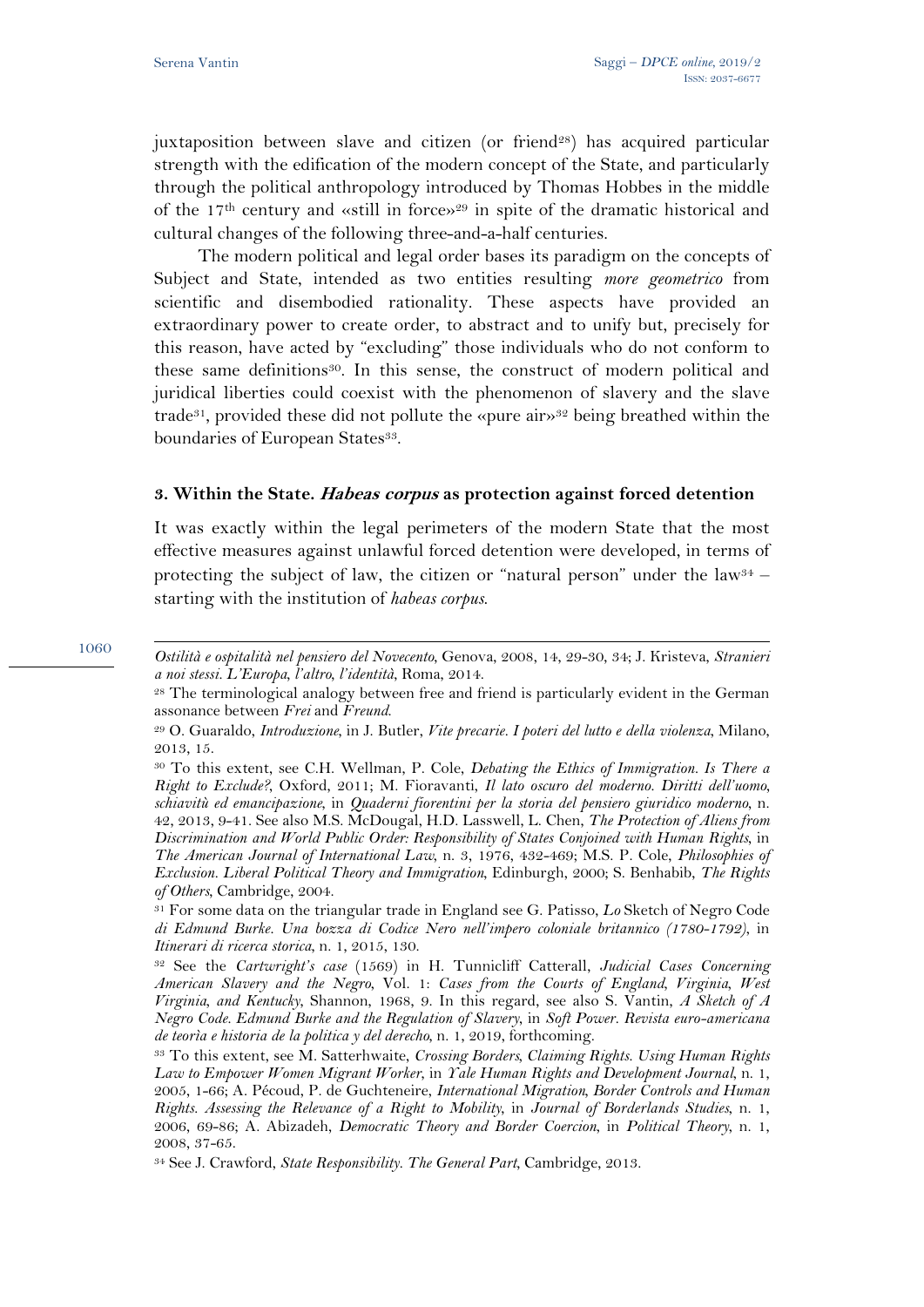Its origins dated back to the *writ of habeas corpus*, which took form with English case law in the years  $1199$  or  $1200^{35}$ . A more explicit formulation is found in chapter 39 of *Magna Carta Libertatum* signed by John Lackland, which later became chapter 29 of *Magna Carta* signed by Henry III<sup>36</sup>.

In general, *writs* or *brevia* were legal instruments of *common law* which conveyed the orders given to judges by the king with the purpose of ascertaining some facts and handing down a sentence accordingly. Like the Roman formulaic trial, they were based on specific assumptions which were issued upon request of the plaintiff against payment of a tax37. The *writ of habeas corpus,* in particular, expressed the order to make a detainee appear before a court – "to have his body" ‒, so that the judge could assess the legal assumptions underlying his/her detention. As early as the 14th century this writ was mainly used by the Lord Chancellor to amend unfair sentences issued by lower courts, based on its equity prerogatives. Thus the great political potential of this instrument soon became clear and its popularity increased. In fact, the Lord Chancellor started to deal with matters previously assigned to decentralised local courts when there was an alleged case of injustice that he had the faculty to ascertain.

Throughout the evolution of this legal instrument, the crucial issue was the identification of any unlawful detention. The famous *Darnel's case* (1627)<sup>38</sup> started a long parliamentary debate which culminated in the *Petition of Rights* (1628): this questioned whether a king's order was sufficient to avoid the case of illegitimate detention and whether judges could withdraw a royal order by virtue of an act issued in the name of the king himself.

The *Petition of Rights* and the period of Commonwealth (1649-1660) regarded the writ as a shield against illegitimate detention. The *Habeas Corpus Act* of 167939 made the enforcement of this instrument clearer and quicker. Subsequently, later *Acts* were issued in 1803, 1804, 1816 and 1862.

More recently, the scope of *habeas corpus* has been extended to the entire European jurisdiction (for example, Article 5 of the ECHR, or Article 13 of the

l

<sup>35</sup> G. Coppi, *Il* writ *di* habeas corpus*. Le origini del baluardo delle libertà civili*, in *Le carte e la storia*, n. 1, 2009, 135. 36 Ivi, 135-136.

<sup>37</sup> A. Padoa Schioppa, *Storia del diritto in Europa. Dal Medioevo all'età contemporanea*, Bologna, 2007, 205-220.

<sup>38</sup> G. Coppi, *Il* writ *di* habeas corpus*. Le origini del baluardo delle libertà civili*, cit., 137-138. 39 It should be noticed that the *Habeas Corpus Act* was drawn up in a period in which slave trade was still allowed. Although the law extended the protection to «subject», «inhabitant» or «resident» (see press-pubs.uchicago.edu/founders/documents/a1\_9\_2s2.html, Sec. XII), it was interpreted in restrictive terms and was not extended to slaves. Moreover, the *Navigation Act* of 1651 was understood as if the slaves fell within the «commodities» category: see V.N.C. Mtubani, *African Slaves and English Law* (2007), available at: pdfproc.lib.msu.edu/?file=/DMC/African%20Journals/pdfs/PULA/pula003002/pula00300 2007.pdf, 73.; J.A. Bush, *Free to Enslave: The Foundations of Colonial American Slave Law*, in *Yale Journal of Law & the Humanities*, n. 5, 1993, 431, n. 51. The Preamble of the *West India Free Ports Act* (1766) regards the Africans as "commodities". A well-established case law orientation also considered black people as «chattels», or *tamquam bona*, starting with the case *Butts v. Penny* (1677): H. Tunnicliff Catterall, *Judicial Cases Concerning American Slavery and the Negro*, vol. 1, cit., 9.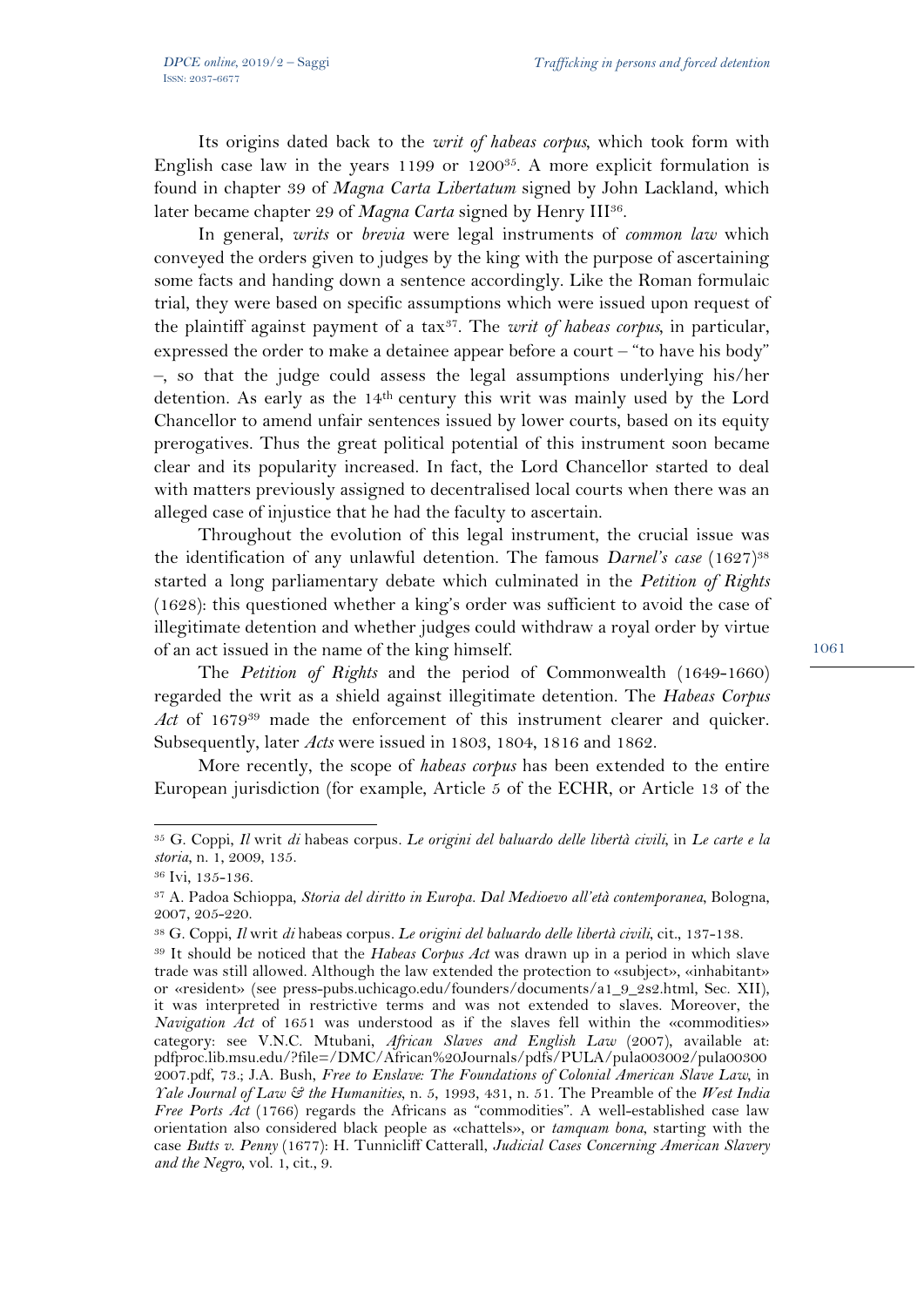Italian Constitution). Moreover, a view of *habeas corpus* intended as a "principle"40 has gradually appeared alongside the "rule" of the «grand writ»<sup>41</sup>.

 In this regard, the distinction formulated by Ronald Dworkin in the  $1970s^{42}$  and later taken up by several scholars<sup>43</sup>, is quite controversial. However, it is worth distinguishing the regulatory notion of *habeas corpus* intended as a closed instance, characterised by high accuracy and able to exhaustively cite the facts leading to certain juridical consequences – based on the «all-or-nothing»<sup>44</sup> assumption ‒ from its "principle", i.e. an open, more generic rule not able to effectively identify facts and legal consequences, aimed at expressing the need for justice, fairness, or some other moral obligations<sup>45</sup>.

In fact, about fifty years after the enforcement of the *Petition of Rights*, the appeal to *habeas corpus* became *the* legal instrument used to claim personal freedom against any form of illegitimate detention, as evidenced by the case of the Leveller John Lilburne, who was imprisoned in the Tower of London by order of the House of Commons $46$ . Over the centuries, this institution became the manifesto safeguarding personal freedom. Moreover, precisely in its dimension as a "principle", it is still currently protected pursuant to European Union law<sup>47</sup>, by virtue of the «pervasive» force carried out by the EU legislation and, in particular, by the Charter of Fundamental Rights of the European Union<sup>48</sup> (CFR, see in part. art. 6, which recalls art. 5.1 European Convention of Human Rights, ECHR; read together with art. 47.2 and 48 CFR).

Three factors have especially concurred to the expansion of some European fundamental rights in terms of principles: the gradual broadening of the European law over the national law; the progressive specification of the European law by means of the activity of the European Court of Justice (ECJ); the reduction of the national judicial power through a narrow margin of appreciation and the limitation of the role of the national Constitutional Courts<sup>49</sup>. With reference to *habeas corpus*, an example of its development from a

 $\overline{a}$ <sup>40</sup> See M. Daniele, Habeas corpus. *Manipolazioni di una garanzia*, Torino, 2017, 7-26.<br><sup>41</sup> W. Blackstone, *Commentaries on the Laws of England*, cit., book III, chap. VIII.<br><sup>42</sup> R. Dworkin, *Taking Rights Seriously*, Ca

*Neocostituzionalismo*, in *Enciclopedia del diritto*, annali IV, Milano, 2011, 756-757; R. Guastini, *La sintassi del diritto*, Torino, 2011, 73-74; G. Pino, *I principi tra teoria della norma e teoria dell'argomentazione giuridica*, in *Diritto e questioni pubbliche*, n. 11, 2011, 80-81; G. Zagrebelsky, *Il diritto mite*, Torino, 1992, 147; J. Raz, *Legal Principles and the Limits of Law*, in *Yale Law Journal*, 1972, 825-829. 44 R. Dworkin, *Taking Rights Seriously*, cit., 59. 45 Ivi, 60.

<sup>46</sup> G. Coppi, *Il* writ *di* habeas corpus*. Le origini del baluardo delle libertà civili*, cit., 139. 47 As explained by M. Daniele, Habeas corpus*. Manipolazioni di una garanzia*, cit., 6, 159-228. Beyond the European law case, see: L. Kutner, *World Habeas Corpus*, Dobbs Ferry (NY), 1962.

<sup>48</sup> See M. Daniele, Habeas corpus*. Manipolazioni di una garanzia*, cit., 179. 49 Ivi, 162-178.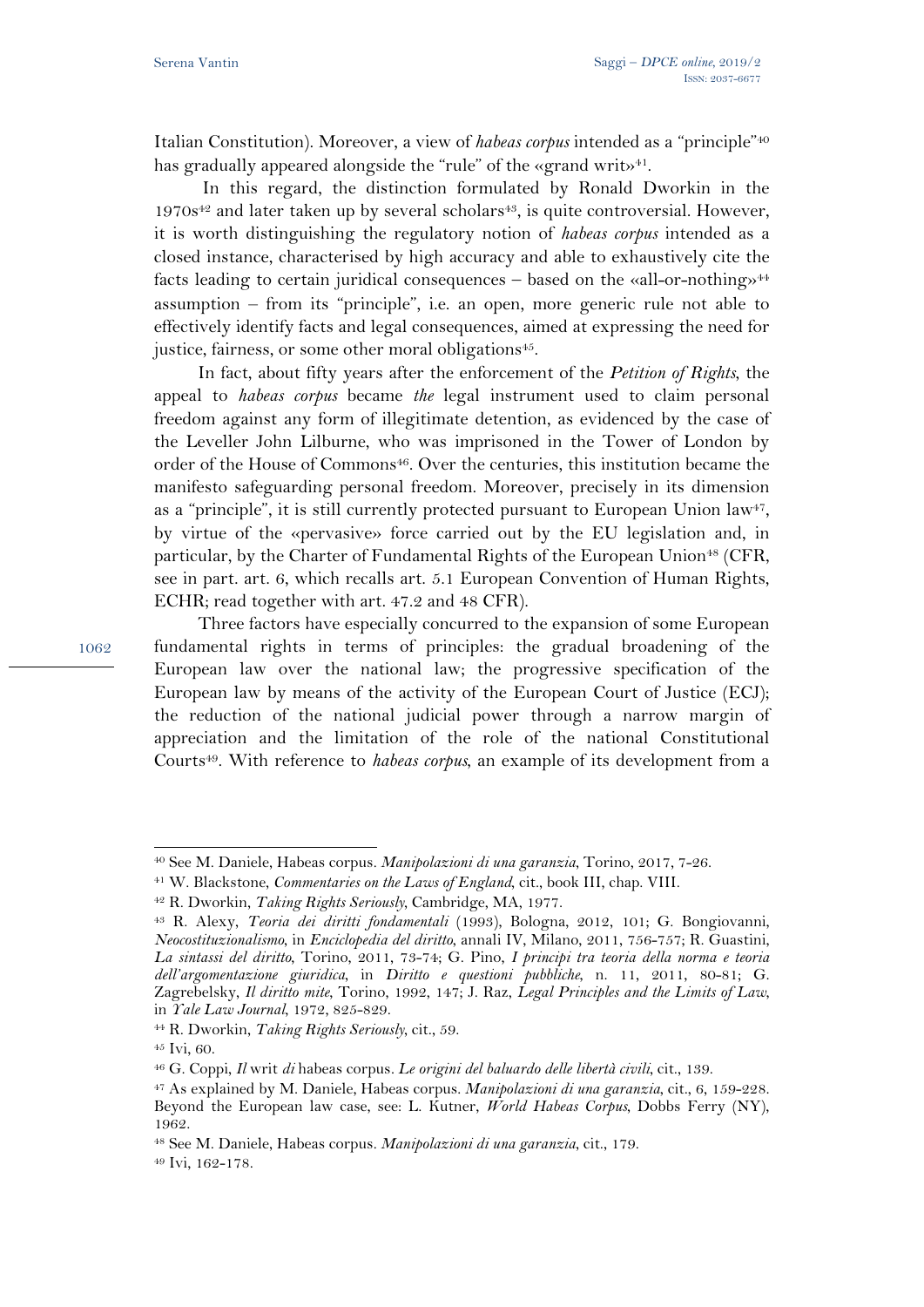$\overline{a}$ 

regulatory norm to a principle could also be represented by the case law relative to the European Arrest Warrant (EAW)<sup>50</sup>.

In this way, an "open" meaning of *habeas corpus* has been established, with its scope extended in theoretical terms so that it has become a pillar of the "ownership of one's body"<sup>51</sup> against any form of illegitimate coercion. Butler states that the claim of the integrity of one's body and self-determination has become «essential» to the «claim that our bodies are in a sense *our own* and that we are entitled to claim rights of autonomy over our bodies»<sup>52</sup>.

In this regard, *habeas corpus* could be claimed today not only before a constituted power, but also as a tool to state the entitlement of one's person with reference to the full ownership of rights expressed by means of the body<sup>53</sup>, like the freedom of movement.

#### **4. Beyond the State. International law's perspectives**

The first anti-trafficking normative measures date back to the 19<sup>th</sup> century, triggered by the abolitionist movement<sup> $54$ </sup> but also by the strategic strengthening of the United Kingdom's power on the global geopolitical chessboard, aimed at ensuring the control of maritime trade and sea patrols.

<sup>50</sup> Ivi, 199-228. On these aspects, see also E. Pérez Alonso, *Tráfico de personas e inmigración clandestina (Un estudio sociológico, internacional y jurídico-penal)*, Valencia, 2008; J.L. De La Cuesta Arzamendi, *Tráfico y trata de seres humanos: regulación internacional y europea*, in M. Richard González, I. Riaño Brun, M. Poelemans (dir.), *Estudios sobre la lucha contra la trata de seres humanos*, Pamplona, 2013; C.M. Díaz Barrado, *La lucha contra la trata de seres humanos en la Unión Europea: los componentes para una política propia*, in *Revista de Derecho Comunitario* 

*Europeo*, n. 45, 2013, 461 e ss.<br><sup>51</sup> See L. Verdi, Habeas corpus. *Figure sociali del corpo*, Milano, 1996; F. Leoni, Habeas<br>corpus. *Sei genealogie del corpo occidentale*, preface by C. Sini, Milano, 2008.

<sup>&</sup>lt;sup>52</sup> J. Butler, *Precarious Life*, cit., 46. However, the author states that, beyond this claim, we must accept the awareness that «the skin and the flesh expose us to the gazes of the others, but also to touch, and to violence, and bodies put us at risk of becoming the agency and the instrument of all these as well. Although we struggle for rights over our own bodies, the very bodies for which we struggle are not quite ever only our own. The body has its invariably public dimension. Constituted as a social phenomenon in the public sphere, my body is and is not mine. Given over from the start of the world of others, it bears their imprint, is formed within the crucible of social life; only later, and with some uncertainty, do I lay claim to my body as my own, if, in fact, I ever do. Indeed, I deny that prior to the formation of my "will", my body related me to others whom I did not choose to have in proximity to myself, if I build a notion of "autonomy" on the basis of the denial of this sphere of a primary and unwilled physical proximity with others, then am I denying the social conditions of my embodiment in the mane of autonomy?» (ivi, 26). 53 See V. Giordano, *Le regole del corpo. Costruzioni teoriche e decisioni giudiziarie*, Torino, 2018,

<sup>125-130;</sup> A. Facchi, *Sulle radici della proprietà di sé*, in *Materiali per una storia della cultura giuridica*, n. 2, 2018, 427-442. 54 Among the broad bibliography on abolitionism, see: F.J. Klinkberg, *The Anti-Slavery* 

*Movement in England*, New Haven, 1926; S. Drescher, *Capitalism and Anti-Slavery: British Mobilization in Comparative Perspective*, London, 1986; D. Turley, *The Culture of English Anti-Slavery, 1780-1860*, London, 1991; T. Bender, J. Ashworth, D.B. Davis, T.L. Haskell, *The Antislavery Debate. Capitalism and Abolitionism as a Problem in Historical Interpretation*, Berkeley, 1992; B. Carey, *British Abolitionism and the Rhetoric of Sensibility. Writing, Sentiment and Slavery, 1760-1807*, London, 2005.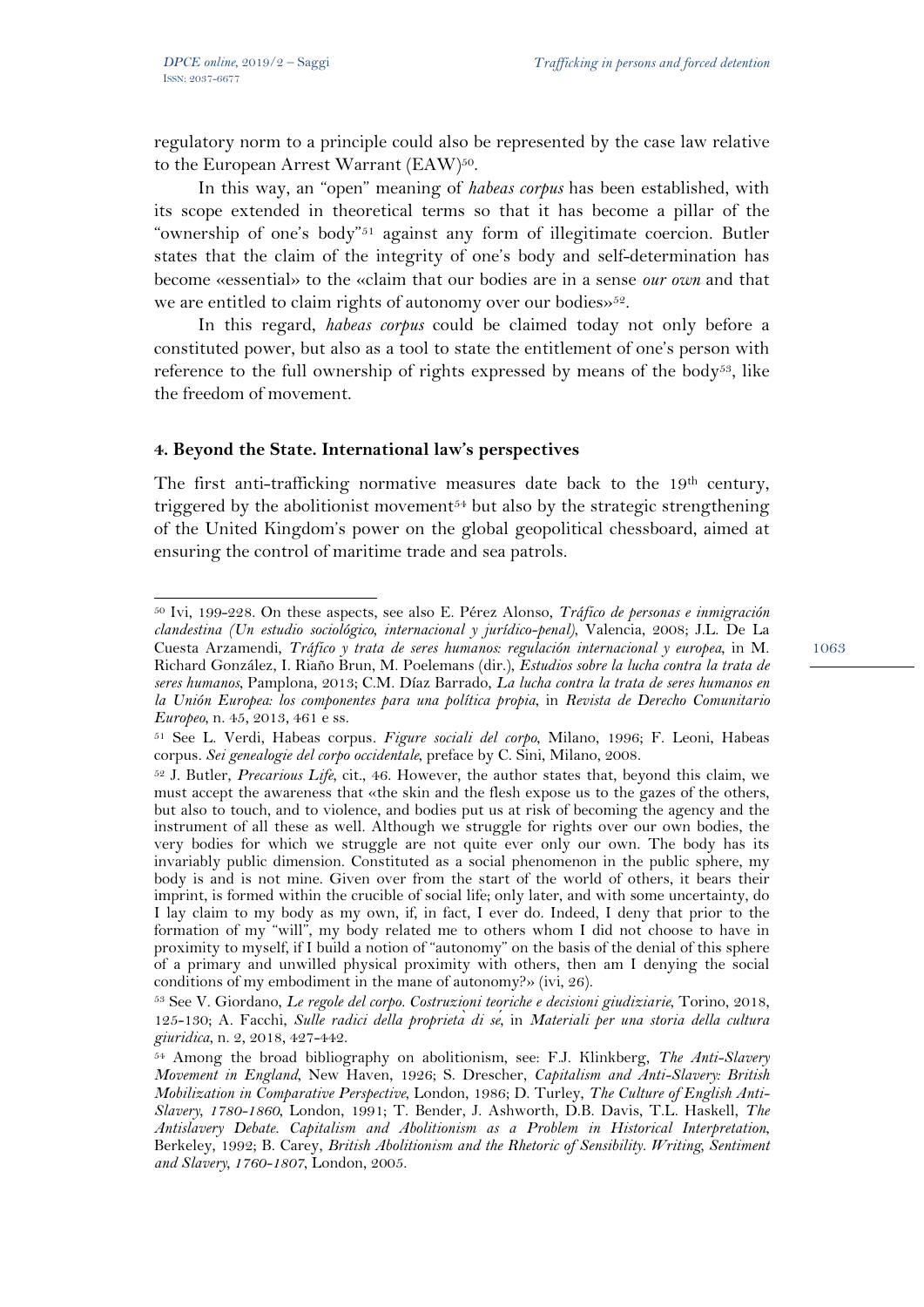The first relevant act was the *Declaration on the Abolition of the Slave Trade*, contained in Annex 15 to the Final Act of the Congress of Vienna  $(1815)^{55}$ . It was followed by a series of bilateral agreements signed by the United Kingdom with other European Countries (Portugal, Spain, the Netherlands, France, plus the United States) and with African and Asian kingdoms and potentates56. These were enforced with different methods including some forms of economic compensation<sup>57</sup>, which were initially intended for sea trafficking and progressively extended to the land as well.

In 1885 and 1890, the Berlin and Brussels Conferences included the prohibition of trafficking and slavery in general international law, in line with the «plan to split Africa», or the «scramble of Africa», and the beginning of the great colonial expansion<sup>58</sup>.

The first Convention on the abolition of slavery dates back to 1926. After the establishment of the United Nations, a new Convention was put into effect in 1949 and later added to in 1956. The Palermo Protocols dated 2000 amended the "United Nations Convention against transnational organized crime" with special reference to the "prevention, suppression and persecution of trafficking in human beings, especially women and children" and "against the trafficking of migrants by land, air and sea"59. More recently, at the European regional level, the Council of Europe approved the "Convention on action against trafficking in human beings" (2005) and the European Union issued Directive 2011/36/EU (5 April 2011) "on preventing and combating trafficking in human beings and protecting its victims"60.

57 See ivi, 29, n. 18.

58 Ivi, 69-70.

1064

 $\overline{a}$ 

<sup>55</sup> S. Angioi, *Schiavitù e tratta. Antiche e nuove forme*, cit., 23. 56 In particular, the isles of Zanzibar and Pemba, the archipelago of Comore, Madagascar, Kenya and Somalia supplied slaves to the Arabian countries of the Persian Gulf, Persia, the Ottoman Empire and India. See S. Angioi, *Schiavitù e tratta. Antiche e nuove forme*, cit., 43. About the "Moresby Treaty" (1822) and the subsequent "Hamerton Treaties" (1845 and 1873), see ivi, 55-65.

<sup>59</sup> See A.T. Gallagher, *Human Rights and the New UN Protocols on Trafficking and Migrant Smuggling. A Preliminary Analysis*, in *Human Rights Quarterly*, 2001, 975-1004; J. Doezema, *Who Gets to Choose? Coercion, Consent, and the UN Trafficking Protocol*, in *Gender and Development*, n. 1, 2002, 20-27; K. Arabmson, *Beyond Consent, Toward Safeguarding Human Rights: Implementing the United Nations Trafficking Protocol*, in *Harvard International Law Journal*, n. 44, 2003, 473-504; W. Chapkis, *Soft Glove, Punishing Fist: The Trafficking Victims Protection Act of 2000*, in E. Barnstein, L. Schaffner (eds.), *Regulating Sex: Sexual Freedom and* 

*the Politics of Intimacy*, London, 2005, 51-66.<br><sup>60</sup> See A.T. Gallagher, *Recent Legal Developments in the Field of Human Trafficking: A Critical Review of the 2005 European Convention and Related Instruments*, in *European Journal of Migration and Law*, 2006, 163-189; R. Raffaelli, *The European Approach to Protection of Trafficking Victims. The Council of Europe Convention, the EU Directive, and the Italian Experience*, in *German Law Journal*, n. 3, 2009, 205-221.

With reference to the EU law, whose first dispositions on trafficking date back to the Treaty of Amsterdam and the Programme of Tampere (1999), see also the Tampere European Council 15 and 16 October 1999, Presidency Conclusions (www.europarl.europa.eu/ summits/tam\_en.htm#c); the European Parliament Resolution on the Communication from the Commission to the Council and the European Parliament "for further actions in the fight against trafficking in women" COM(1998)  $726 + C5 -0123/1999 + 1999/2125$ (COS) (eurlex.europa.eu/legal-content/IT/TXT/?uri=CELEX%3 A52000IP0127); the 2001/87/EC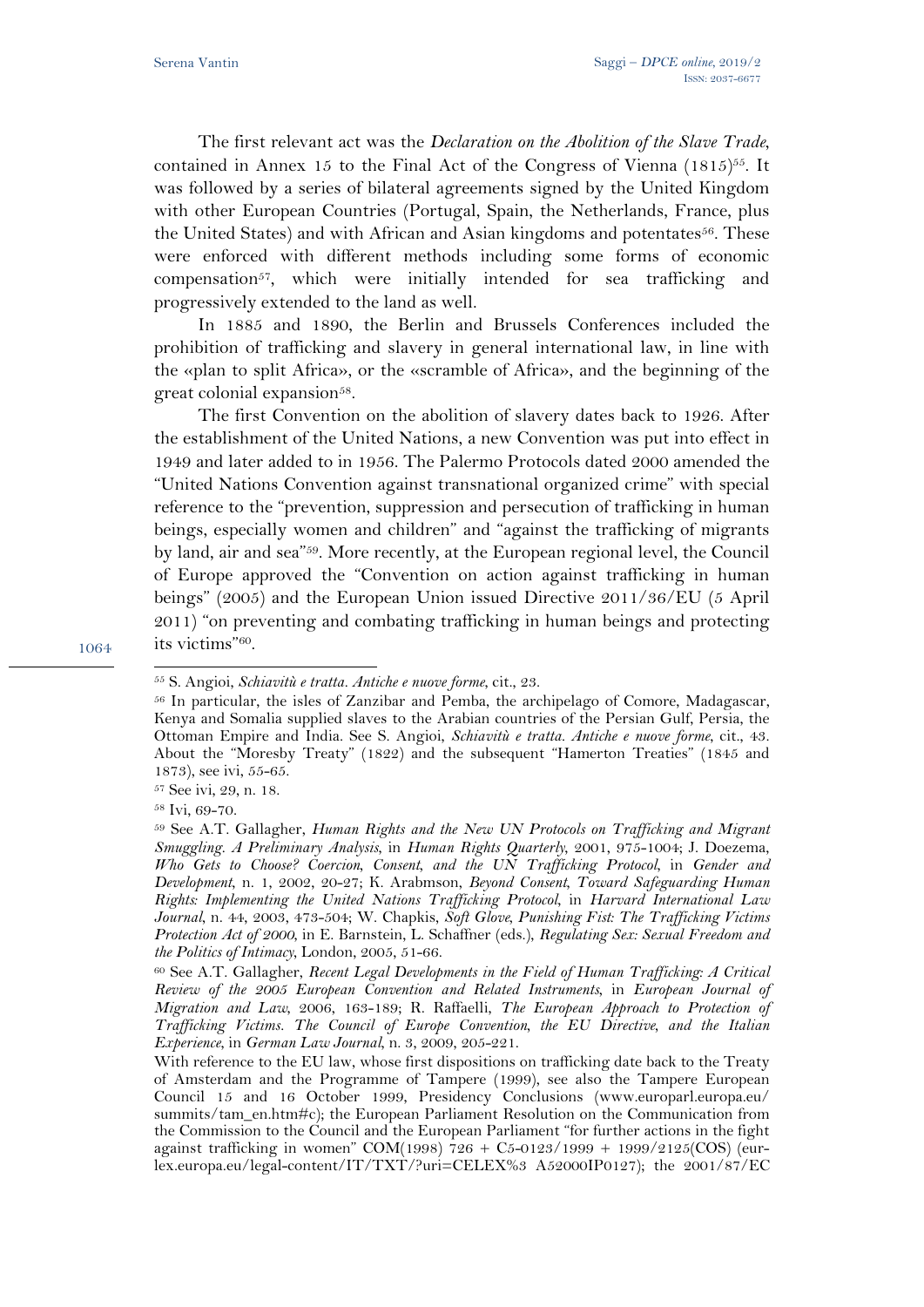1

The binding nature of the prohibition of trafficking in persons, slavery and slave trade is now acknowledged on an international scale<sup>61</sup>. This regulatory dimension is backed up by international courts<sup>62</sup> such as the International Tribunal for the former Yugoslavia (ICTY), whose Statute, albeit mentioning slavery among the crimes under its jurisdiction, does not define it, referring instead to sources of customary international law63. In any case, to avoid any doubt the above Court has repeatedly acknowledged the clear and unconditional connection between traditional and new forms of slavery64, explicitly establishing that the latter fully falls within the category of slavery.

In the case *Prosecutor v. Kunarac, Kovac, Vukovic*, it was stated that «enslavement as a crime against humanity must be given a much broader

Council Decision of 8 December 2000 "on the signing, on behalf of the European Community, of the United Nations Convention against transnational organised crime and its Protocols on combating trafficking in persons, especially women and children, and the smuggling of migrants by land, air and sea" (publications.europa.eu/en/publication-detail/-/publication/94b3bfa4-694e-440f-9608-6013f053b48c/language-en ); the Santiago Plan 2002/C-142/02 titled "Proposal for a comprehensive plan to combat illegal immigration and trafficking of human beings in the European Union" (eur-lex.europa.eu/legalcontent/EN/TXT/PDF/?uri= OJ:C:2002:142:FULL&from=EN); the Council Framework Decision 2002/629/JHA of 19 July 2002 "on combating trafficking in human beings" (eurlex.europa.eu/legal-content/EN/TXT/HTML/?uri=LEGISSUM:l33137&from=IT ); the European Parliament Resolution on "strategies to prevent the trafficking of women and children who are vulnerable to sexual exploitation" 2004/2216(INI) (eurlex.europa.eu/legal-content/EN/TXT/PDF/?uri=CELEX:52006IP0005&from=IT); the Presidency Conclusions of the Brussels European Council 15 July 2005  $(data. consilium.europa.eu/doc/document/ST-10255-2005-REV-1/en/pdf);$  the 2005 Communication from the Commission to the European Parliament and the Council titled "Fighting trafficking in human beings - an integrated approach and proposals for an Action Plan" (eur-lex.europa.eu/LexUriServ/LexUriServ.do?uri=COM:2005:0514:FIN:EN:PDF); the Hague Programme COM (2005) 184 (ec.europa.eu/transparency/regdoc /rep/1/2005/EN/1-2005-184-EN-1-0.Pdf); the 2006 Report from the Commission to the Council and the European Parliament, based on Article 10 of the Council Framework Decision of 19 July 2002 on "combating trafficking in human beings" (eurlex.europa.eu/legal-content/EN/TXT/?uri=CELEX:52006DC0187); the Stockholm Programme 2010/C 115/01 (ec.europa.eu/anti-trafficking/sites/antitrafficking/files/ the\_stockholm\_programme\_-\_an\_open\_and\_secure\_europe\_en\_1.pdf).

<sup>61</sup> See T. Obokata, *Trafficking of Human Beings from a Human Rights Perspective*, Leiden, 2006; A.T. Gallagher, *Using International Human Rights Law to Better Protect Victims of Trafficking. The Prohibition of Slavery, Servitude, Forced Labor, and Debt Bondage*, in L.N. Sadat, M.P. Scharf (eds.), *The Theory and Practice of International Criminal Law. Essays in Honor of M. Cherif Bassiouni*, Leiden, 2008, 397-430; D.S. Weissbrodt, *The Human Rights of Non-Citizens*, Oxford, 2008; A.T. Gallagher, *The International Law of Human Trafficking*, Cambridge, 2010. At the Italian national level, see in particular art. 601 c.p. and subsequent modifications and M.C. Barbieri, *La schiavitù e i ferri del mestiere del penalista*, in *Ragion pratica*, n. 2, 2010, 439- 454.

<sup>62</sup> See also A.M. Slaughter, *A Global Community of Courts*, in *Harvard International Law Journal*, n. 1, 2003, 191-219; P. Alston (ed.), *Non-State Actors and Human Rights*, Oxford, 2005; A. Clapham, *Human Rights Obligations of Non-State Actors*, Oxford, 2006; J. Mertus, *Considering Nonstate Actors in the New Millennium: Toward Expanded Participation in Norm Generation and Norm Application*, in *New York University Journal of International Law and*  Politics, 2010, 537-566; P. Alston, R. Goodman, International Human Rights, Oxford, 2013.<br><sup>63</sup> S. Angioi, *Schiavitù e tratta. Antiche e nuove forme*, cit., 122-123.<br><sup>64</sup> See Case n. IT-96-23 and IT-96-23/1-A *Prosecutor v*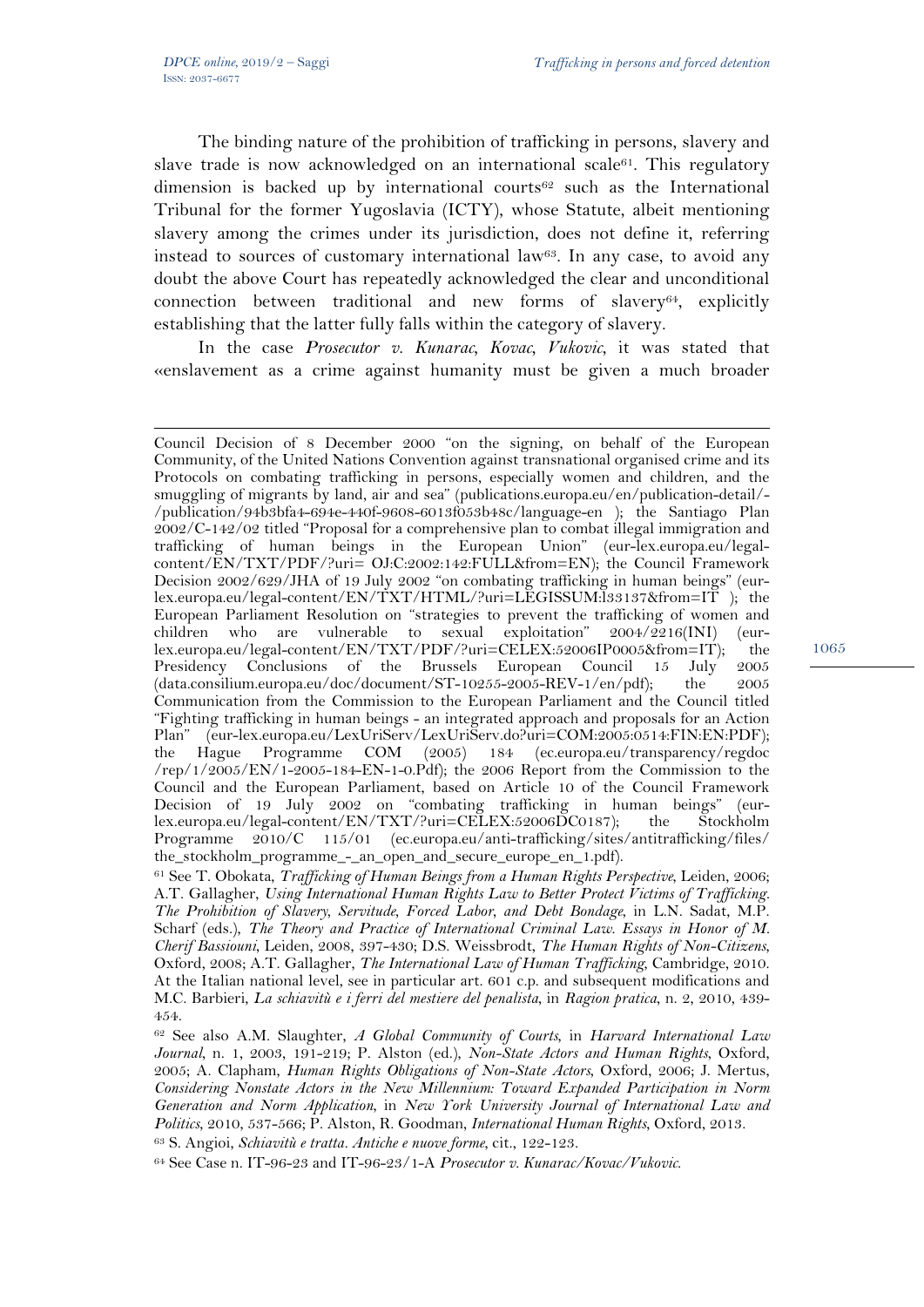definition because of its diverse contemporary manifestations»65. The Appeals Chamber also revealed that «the traditional concept of slavery»

has evolved to encompass various forms of slavery which are also based on the exercise of any or all of the powers attaching to the right of ownership. In the case of these various contemporary forms of slavery, the victim is not subject to the exercise of the more extreme rights associated with "chattel slavery", but in all cases, as a result of the exercise of any or all of the powers attaching to the right of ownership, there is some destruction of the judicial personality<sup>66</sup>.

The sentence stresses that «contemporary forms of slavery form part of enslavement as a crime against humanity under customary international law»<sup>67</sup>. In light of this, the Court settled the issue raised by Appellant Kunarac and Kovac, who questioned the applicability of the crime of slavery because of its excessive vagueness<sup>68</sup>. They also stated that slavery would occur only where the following constitutive elements could be ascertained: the treatment of the victim «as its own ownership»69, the «constant and clear lack of consent» for the whole detention or transfer period<sup>70</sup>, the indefinite or extended duration<sup>71</sup> of time, and the specific *mens rea* of the perpetrator<sup>72</sup>.

In this regard, the college of judges established that art. 1.1 of the 1926 Convention should receive an extensive interpretation, as suggested by the letter of the same73, pursuant to which slavery occurs in case «a person over whom any or all of the powers attaching to the right of ownership are exercised»<sup>74</sup>. Moreover, «circumstances which render it impossible to express consent may be sufficient to presume the absence of consent»75, while «the duration of the

1066

 $\overline{a}$ 

- 72 Ivi, par. 110.
- 73 Ivi, par. 118.

<sup>65</sup> Appeals Chamber, Case n. IT-96-23/1-A, par. 112, Appeal Transcript T 246 (www.icty.org/x/cases/kunarac/acjug/en/kun-aj020612e.pdf).

<sup>66</sup> Appeals Chamber, Case n. IT-96-23/1-A, par. 117.

<sup>67</sup> Ibidem.

<sup>68</sup> Ivi, parr. 106-111.

<sup>69</sup> Ivi, par. 107.

<sup>70</sup> Ivi, par. 108.

<sup>71</sup> Ivi, par. 109.

<sup>74</sup> Ibidem. In this regard, see the comment by Catharine A. MacKinnon who states that prostitution falls under art. 1.1 of the Convention for the abolition of slavery: « $\lfloor w \rfloor$ hen pimps sell you for sex to johns who buy you and you want to leave but cannot, you are a sex slave by international legal definition». According to MacKinnon, in fact, both traffickers and the buyers of "prostituted" sex exercise real rights (in particular, property rights) on another person: «you cannot traffick yourself. […] You cannot enslave yourself either» (C.A. MacKinnon, *Trafficking, Prostitution and Inequality*, in Ead., *Butterfly Politics*, Cambridge, MA, 2017, 171, 177). See also Ead., *Trafficking, Prostitution and Inequality*, in *Harvard Civil Rights-Civil Liberties Law Review*, n. 46, 2011, 271-309. With reference to trafficking in a gender perspective, see R. Kapur, *Erotic Justice. Law and the New Politics of Postcolonialism*, London, Press, 2005; J. O'Connell Davidson, B. Anderson, *The Trouble of Trafficking*, in C. v.d. Anker, J. Doomernik (eds.), *Trafficking and Women's Rights*, cit., 11-26; L.M. Agustín, *Sex at the Margins. Migration, Labour Markets and the Rescue Industry*, London, 2007; R. Andrijasevic, *Migration, Agency and Citizenship in Sex Trafficking*, Basingstoke, 2010. 75 Appeals Chamber, Case n. IT-96-23/1-A, par. 120.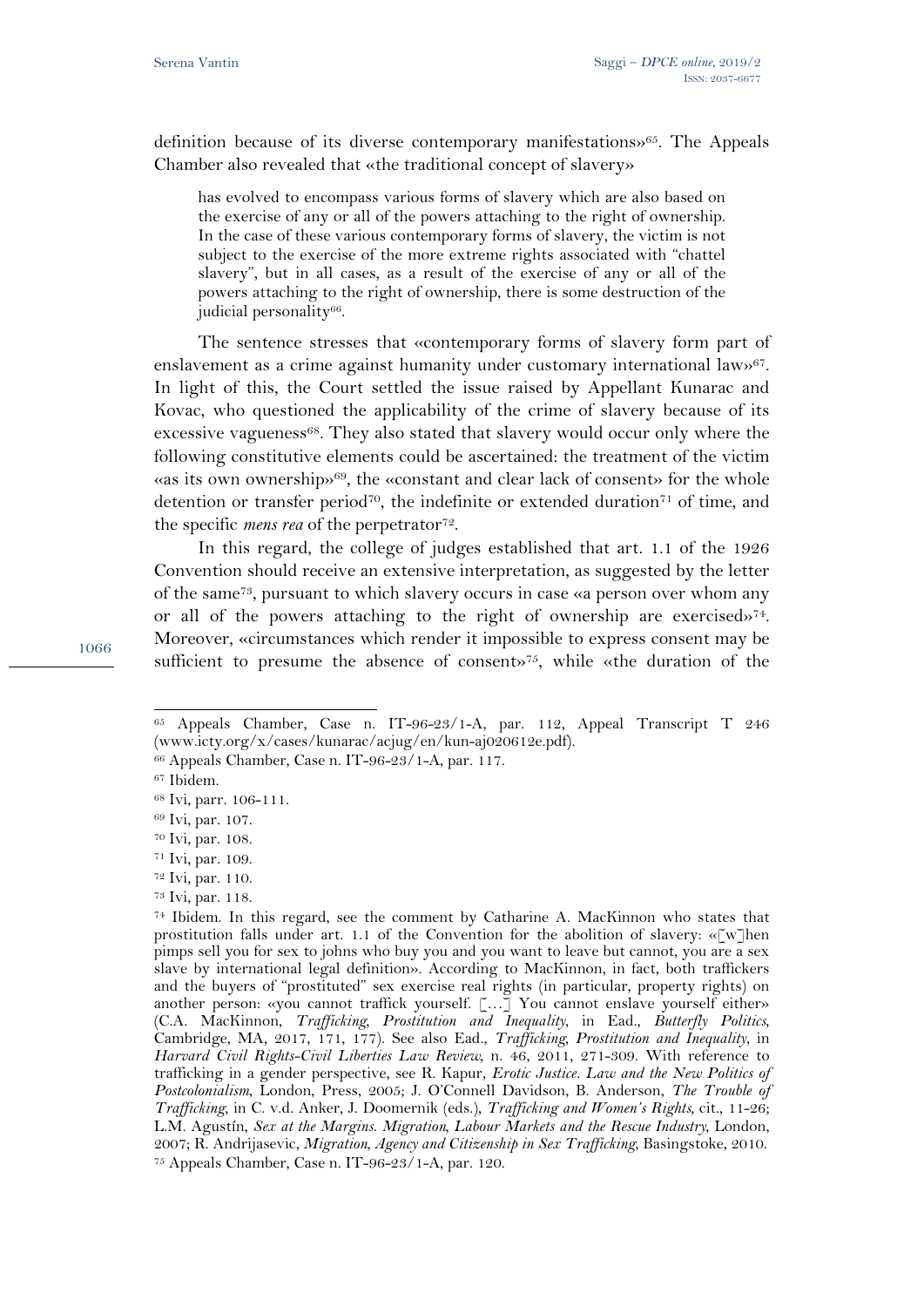enslavement is not an element of the crime»76. Eventually, the *mens rea* «consists of the intentional exercise of a power attaching the right of ownership»77, to the extent that, with reference to the *Pohl case*, slavery occurs even in the absence of torture or in the case of so-called «benevolent slavery»: it suffices that slaves are «deprived of their freedom by *forceful restraint*»78.

Forceful restraint is thus still the conceptual core of the legal instrument, resulting from «detention, captivity or psychological oppression [which] renders the victims unable to exert their freedom and autonomy»79, according to which the victims of slavery are such even before reaching their destination, or regardless of the subsequent pursuit or exploitation of illegal purposes.

#### **5. Conclusive remarks**

While the classical pillar of *habeas corpus*, intended as a principle, could contribute to strengthening protection against any form of illegitimate detention infringing on full ownership of one's own body, it is in the international normative dimension that new forms of protection against trafficking and slavery have recently been developed.

In an historical process that began in the mid-19<sup>th</sup> century and was driven by the United Kingdom, international law has developed several normative instruments to ensure multi-level coverage to oppose the phenomenon of trafficking and slavery. In addition, the orientation of international case law has established continuity between ancient and contemporary slavery which results in detention and forced transfers, thus depriving the subject of his/her personal freedom and full legal capacity. In particular, «forceful restraint» remains the common denominator on the basis of which protection against slavery can be extended to trafficking. For interpretative purposes the Courts have also stressed the relevance of customs in order to include new forms of slavery in the traditional concept of it<sup>80</sup>.

The normative tools on the international level appear to be the new frontier of legal protection against a crime which is often specifically realized by means of transfers between different countries and areas. However, the present world is still anchored in the soil of the modern State and its logic. This is probably the reason why, in a transition period where national sovereignty still struggles not to cede some of its competences to the international level<sup>81</sup>, cases

 $\overline{a}$ 

<sup>76</sup> Ivi, par. 121.

<sup>77</sup> Ivi, par. 122.

<sup>78</sup> Ivi, par. 37 (italics is mine).

<sup>79</sup> Ivi, par. 113.

<sup>80</sup> For a conceptual explanation of the hierarchical relationship between law and custom in liberal democracies, see T. Todorov, *La paura dei barbari. Oltre lo scontro delle civiltà*, Milano, 2009, 115-119.

<sup>81</sup> See J. de Arechaga. *International Responsibility*, in M. Sørensen (ed.), *Manual of Public International Law*, London, 1968, 531-599; L. Henkin, *Human Rights and State "Sovereignty"*, in *Georgia Journal of International & Comparative Law*, 1996, 31-45; D. Jacobson, *Rights across Borders. Immigration and the decline of Citizenship*, Baltimore, 1996; S. Sassen, *Losing Control? Sovereignty in an Age of Globalization*, New York, 1996; S. Castles, *Why Migration Policies*